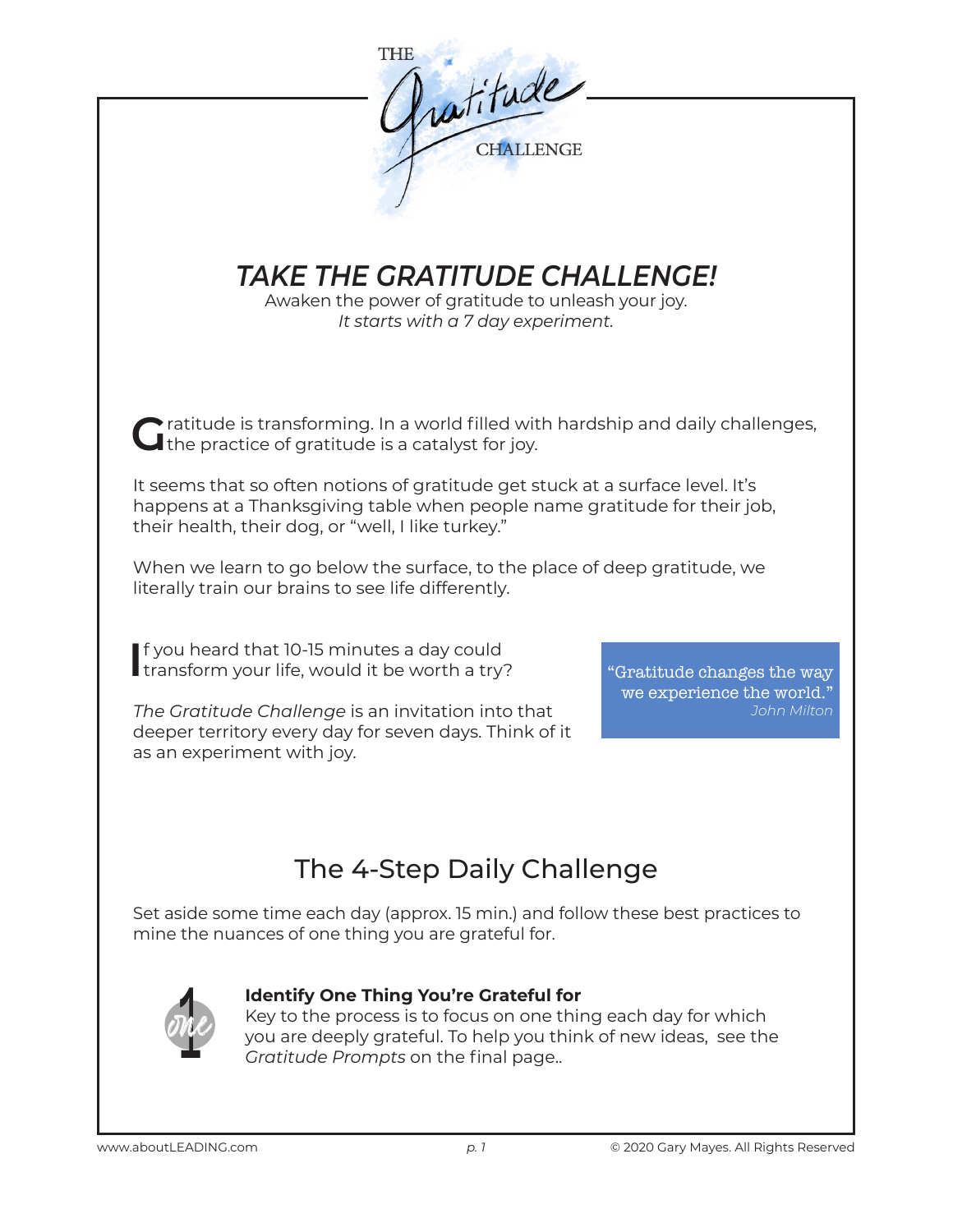



## **Ask** *"WHY?"* **Three Times**

Deliberately ask yourself, "why am I grateful for this?" When you come up with an answer, ask the question again. Repeat the process three times, going deeper each time.

Feel free to ask the why question different ways: *"Why is this important to me?" "How does this affect my life?" "Why do I care about this so much?"* 



## **Write Out Your Thoughts**

Writing things out often helps us slow down, become more concrete, and think more deeply. Use a legal pad, fancy journal, or whatever you can find. What you write on doesn't matter, the kinesthetic act of writing helps your brain focus.



## **Tell Someone**

Gratitude leaks out in good ways all on its own, but the deliberate act of telling one person one aspect of what you are grateful for will anchor the impact of your reflections. It's infectious. Just keep it simple.

# *I Want to Do More!*

I finished the seven day challenge, but I want more. What comes next?

# **1.) DON'T STOP:** *Go for 30 days!*

- 7 days will teach you a new skill
- 30 days can start a new habit
- You've done seven days, *only 23 more to go*

#### "From a brain science perspective, it is interesting to note that appreciation turns on our mental receptors... it prepares us for interaction with people." *RARE Leadership, Marcus Warner, Jim Wilder*

# **2.) TELL YOUR STORY**

## **• Pay it Forward with a Friend**

*Do coffee or have lunch. Tell them how this practice of gratitude is affecting you and challenge them to try it.* 

## **• Email Me**

*Share your experience. I am gathering stories and am curious to see what God does.*  gary@aboutleading.com

**• Buy a New Journal:** *Make it Permanent! Create a Gratitude Journal to record your joy.*